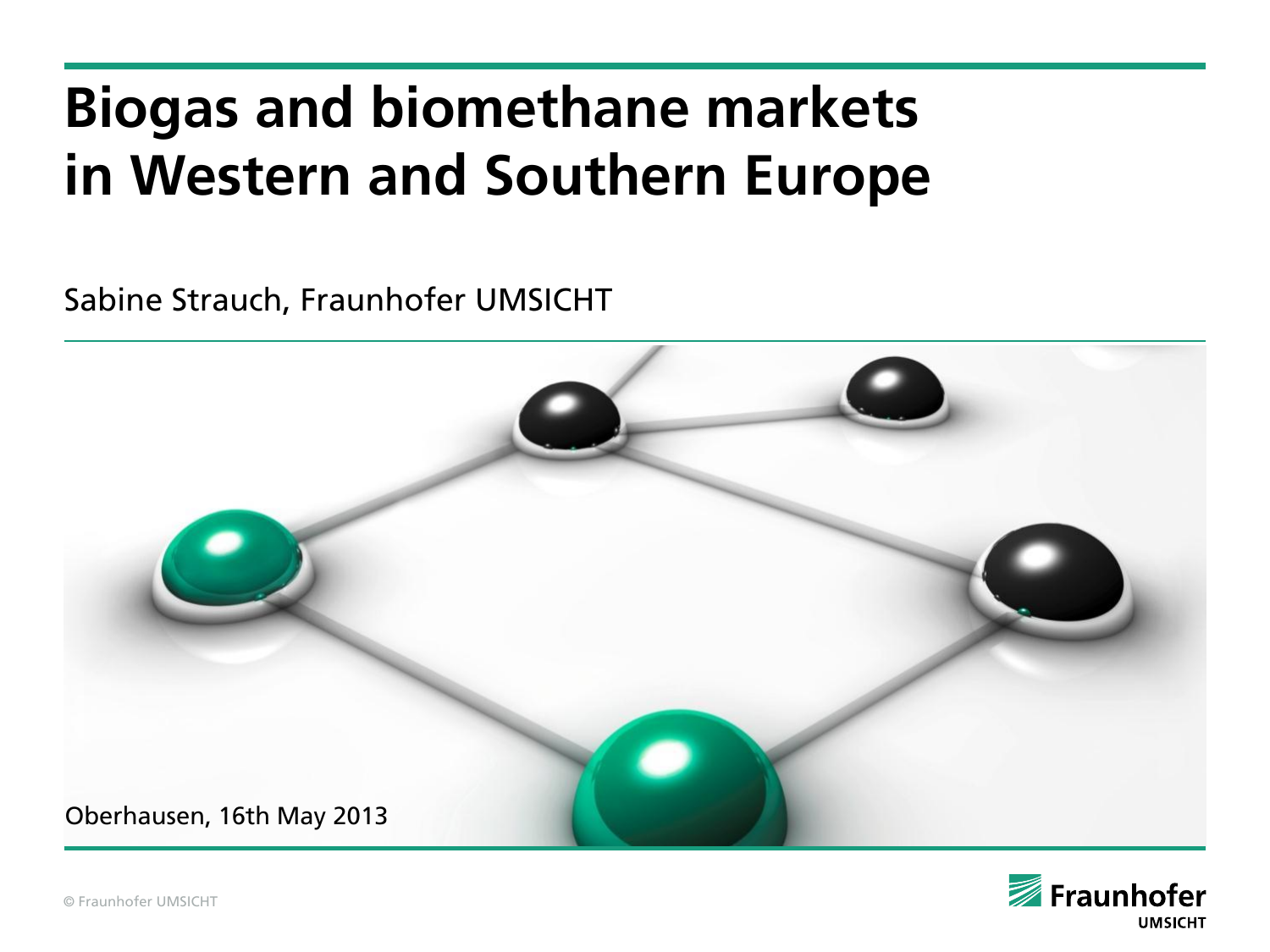## **Fraunhofer UMSICHT Portfolio in Biogas Technology**

- Research topics
	- process monitoring and optimisation of fermentation
	- public acceptance of biogas plants / renewable energy sources
	- biogas purification and upgrading
	- feed-in of biogas into natural gas grids
	- biomethanation power to gas
- Feasibility studies and expertises (substrate supply, economic efficiency, climate balance etc.)
- Analysis of substrates and products of fermentation
- Realisation of continuous laboratory scale fermentation processes
- Design and construction from laboratory scale to pilot and demonstration plants





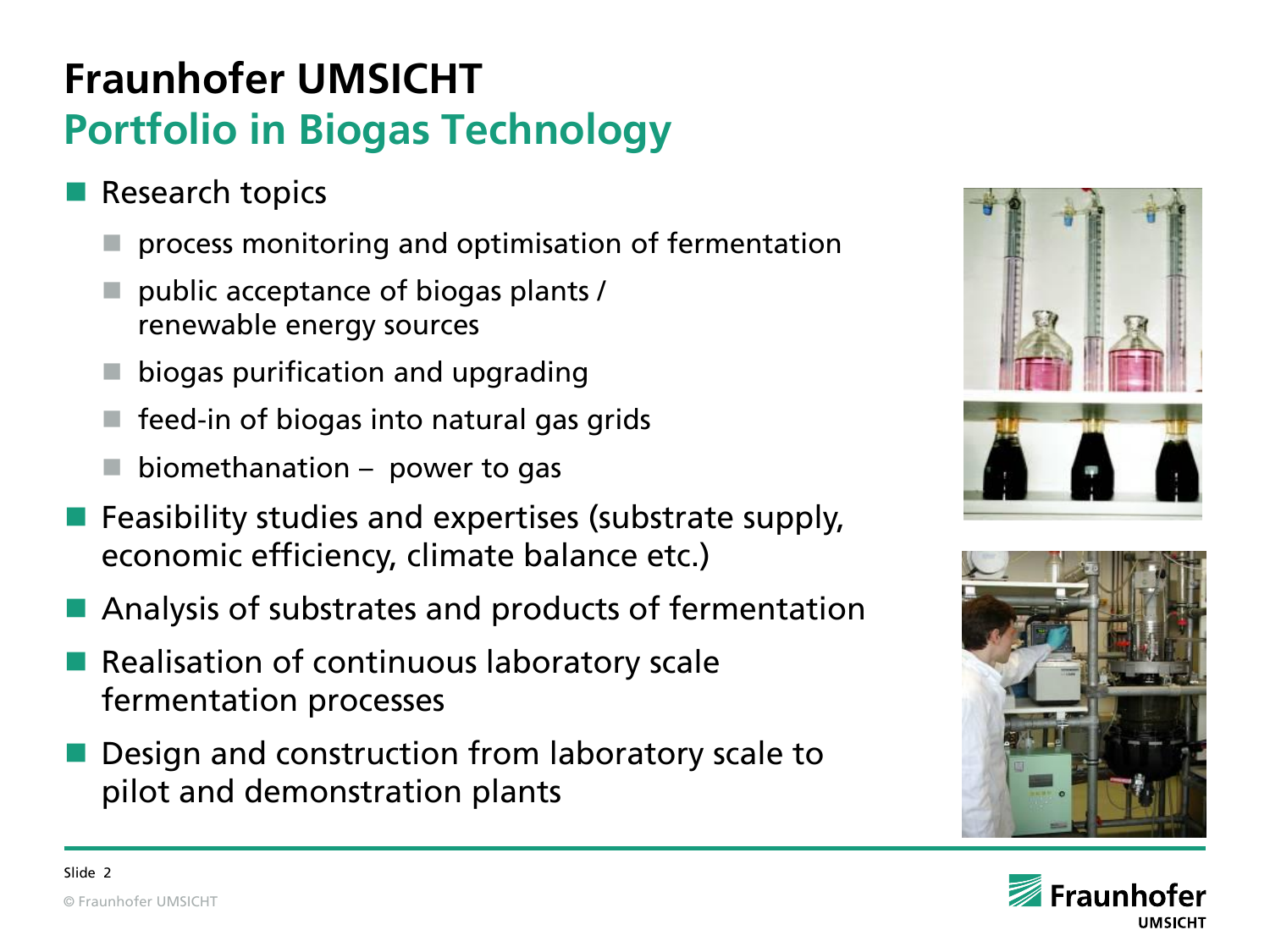#### **Agenda**

**I**Italy **Spain** 

**E** France

**Targets** 

**Status quo** 

Support schemes

**Current developments** 

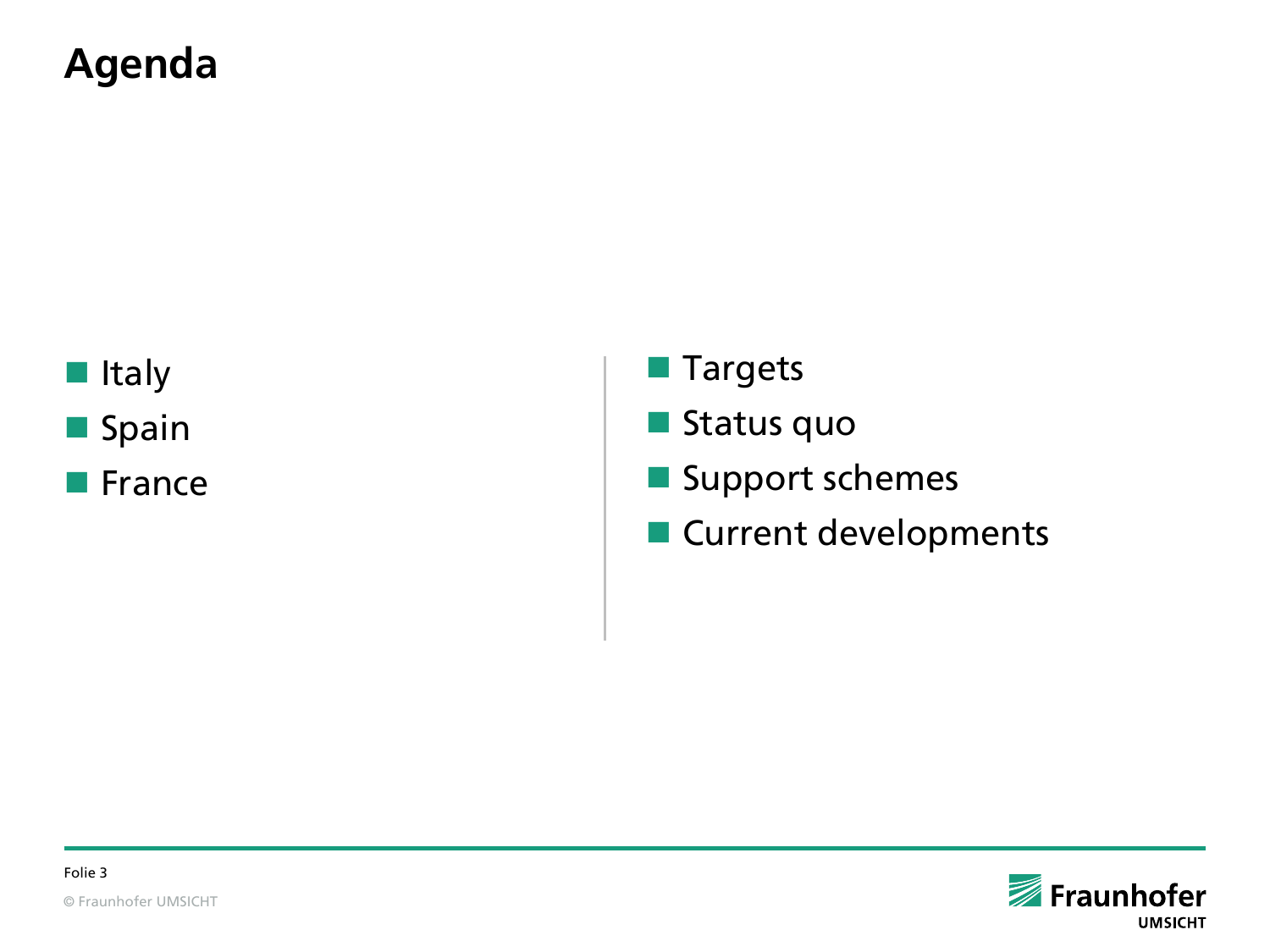#### **Agenda**

#### Italy **Spain France**







© Fraunhofer UMSICHT Folie 4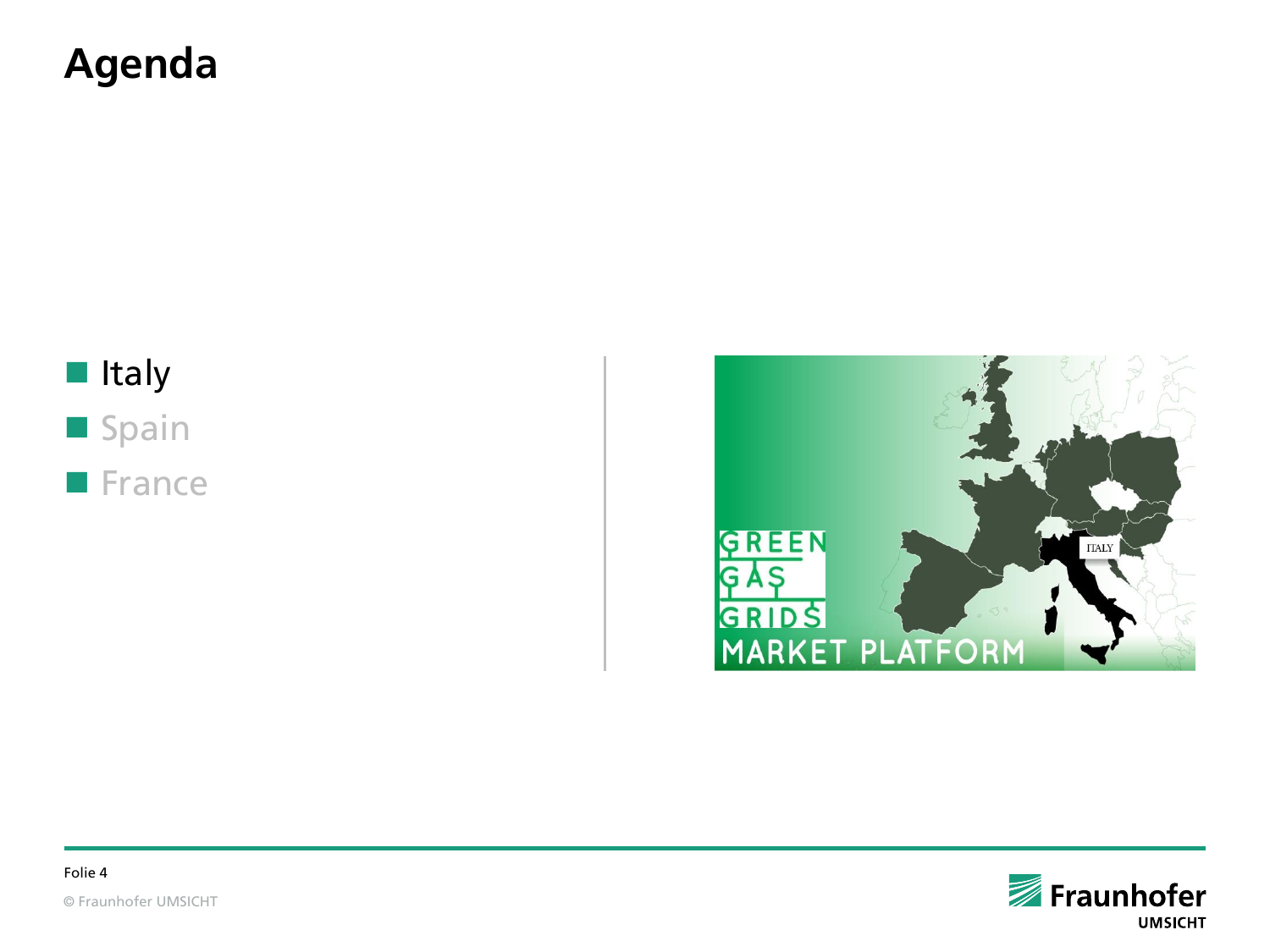### **Biogas in Italy Targets and status quo**

- NREAP: 17% RES in 2020
- Targets for Biogas in 2015: 545 MWel installed
- National Energy Strategy 2013: Biomethane for use in the transport sector



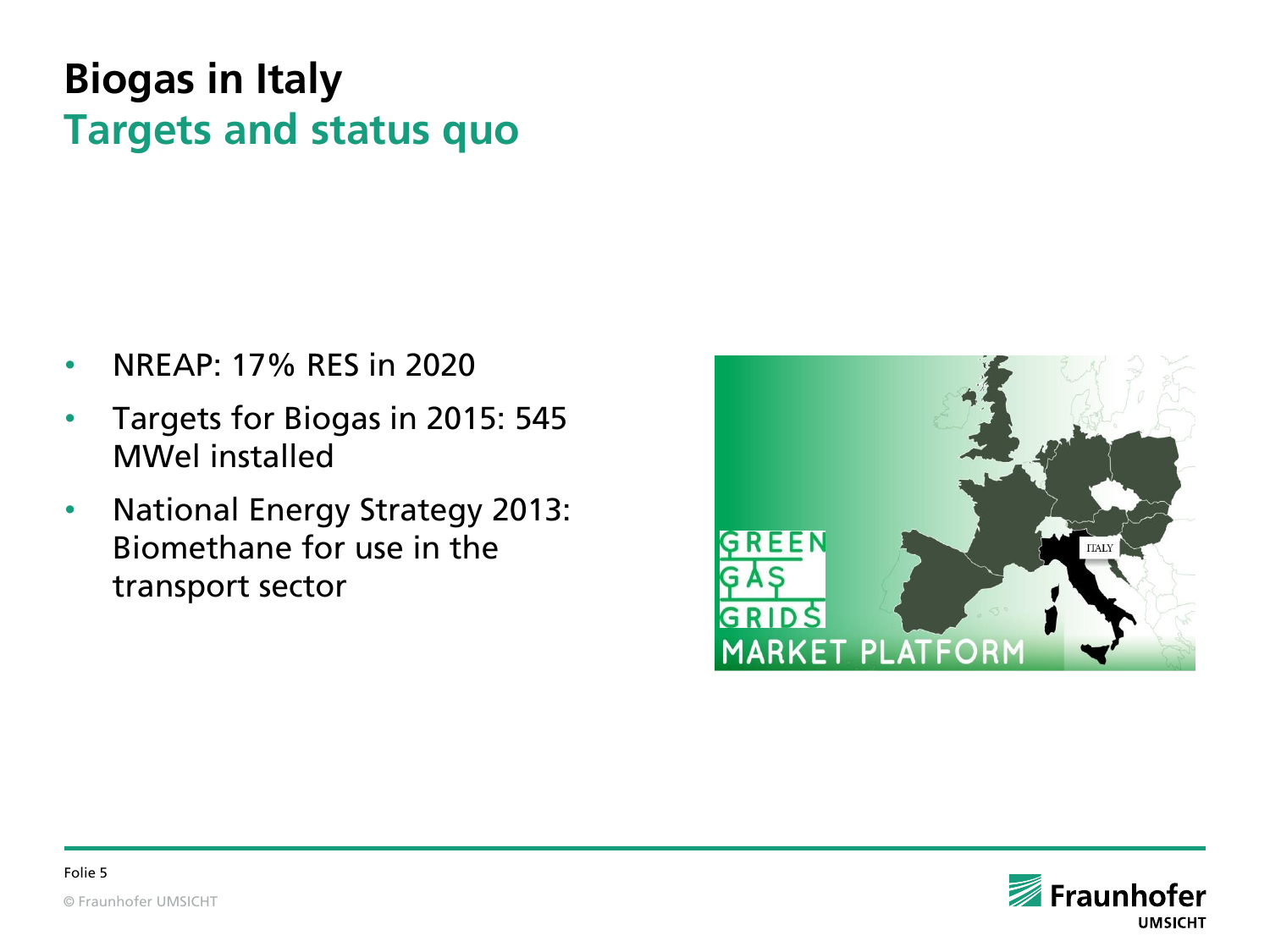### **Biogas in Italy Targets and status quo**

- 2011: 480 MWel installed on biogas\*
- 2012: 760 MWel installed, 950 plants\*
- Two biomethane plants realised



\*incl. agricultural, biowaste, sewage, landfill gas)

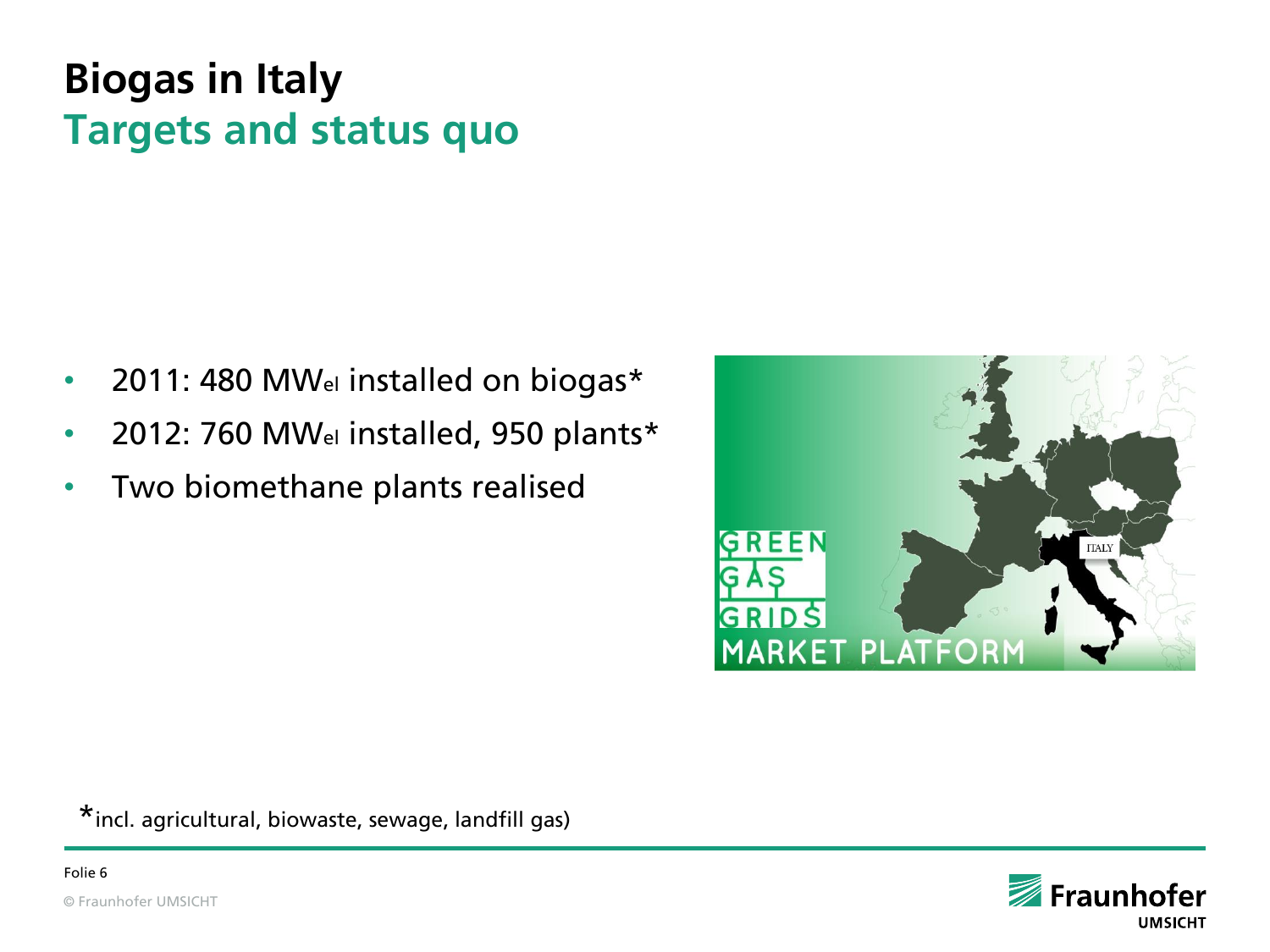## **Biogas in Italy Support schemes - biogas**

- 2009-2012:
	- All inclusive tariff of 28  $\epsilon$ cent/kWhel  $(P_{el} < 1$  MW $_{el}$ )
	- 15 years grandfathering
- $2013:$ 
	- New feed-in tariff scheme with bonus system (co-generation, by-products)
	- 20 years grandfathering
	- Application system for biogas projects exceeding 100 kWel



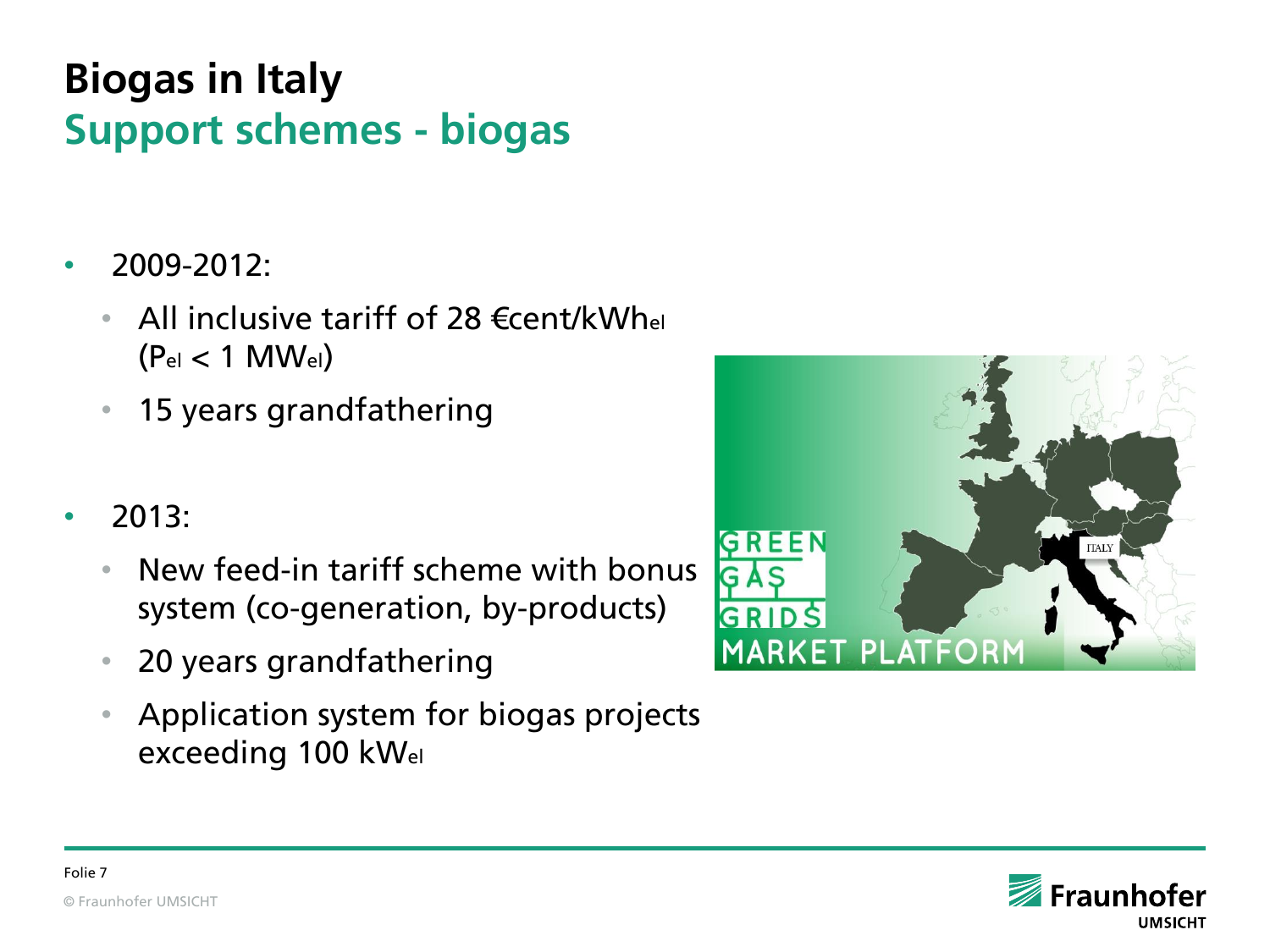#### **Biogas in Italy Current development - Biogas**

| Renewable source | Type                                                      | Power                                                 | <b>WORKING LIFE of</b><br><b>PLANTS</b> | <b>Basic incentive tariff</b> |
|------------------|-----------------------------------------------------------|-------------------------------------------------------|-----------------------------------------|-------------------------------|
| <b>Biogas</b>    | a) products of                                            | $1 < P S = 300$                                       | 20                                      | 180                           |
|                  | biological origin                                         | $300 < P = 600$                                       | 20                                      | 160                           |
|                  |                                                           | 600 <p=1000< td=""><td>20</td><td>140</td></p=1000<>  | 20                                      | 140                           |
|                  |                                                           | 1000 <p=5000< td=""><td>20</td><td>104</td></p=5000<> | 20                                      | 104                           |
|                  |                                                           | P>5000                                                | 20                                      | 91                            |
|                  | b) by-products of                                         | 1 <ps=300< td=""><td>20</td><td>236</td></ps=300<>    | 20                                      | 236                           |
|                  | biological origin                                         | $300 < P = 600$                                       | 20                                      | 206                           |
|                  | referred to in table                                      | $600 < P = 1000$                                      | 20                                      | 178                           |
|                  | 1-A, and non-source [                                     | 1000 <p=5000< td=""><td>20</td><td>125</td></p=5000<> | 20                                      | 125                           |
|                  | separated waste<br>other than that<br>referred to under c | P>5000                                                | 20                                      | 101                           |
|                  | c) waste for which                                        | $1 < P S = 1000$                                      | 20                                      | 216                           |
|                  | the biodegradable                                         | 1000 <p=5000< td=""><td>20</td><td>109</td></p=5000<> | 20                                      | 109                           |
|                  | part is determined                                        | P>5000                                                | 20                                      | 85                            |
|                  | as a fixed amount                                         |                                                       |                                         |                               |
|                  | as set out in Annexe<br>2                                 |                                                       |                                         |                               |

Values for commissioning in 2013, -2% per year for subsequent years.

Source: Consorzio biogas, 2012

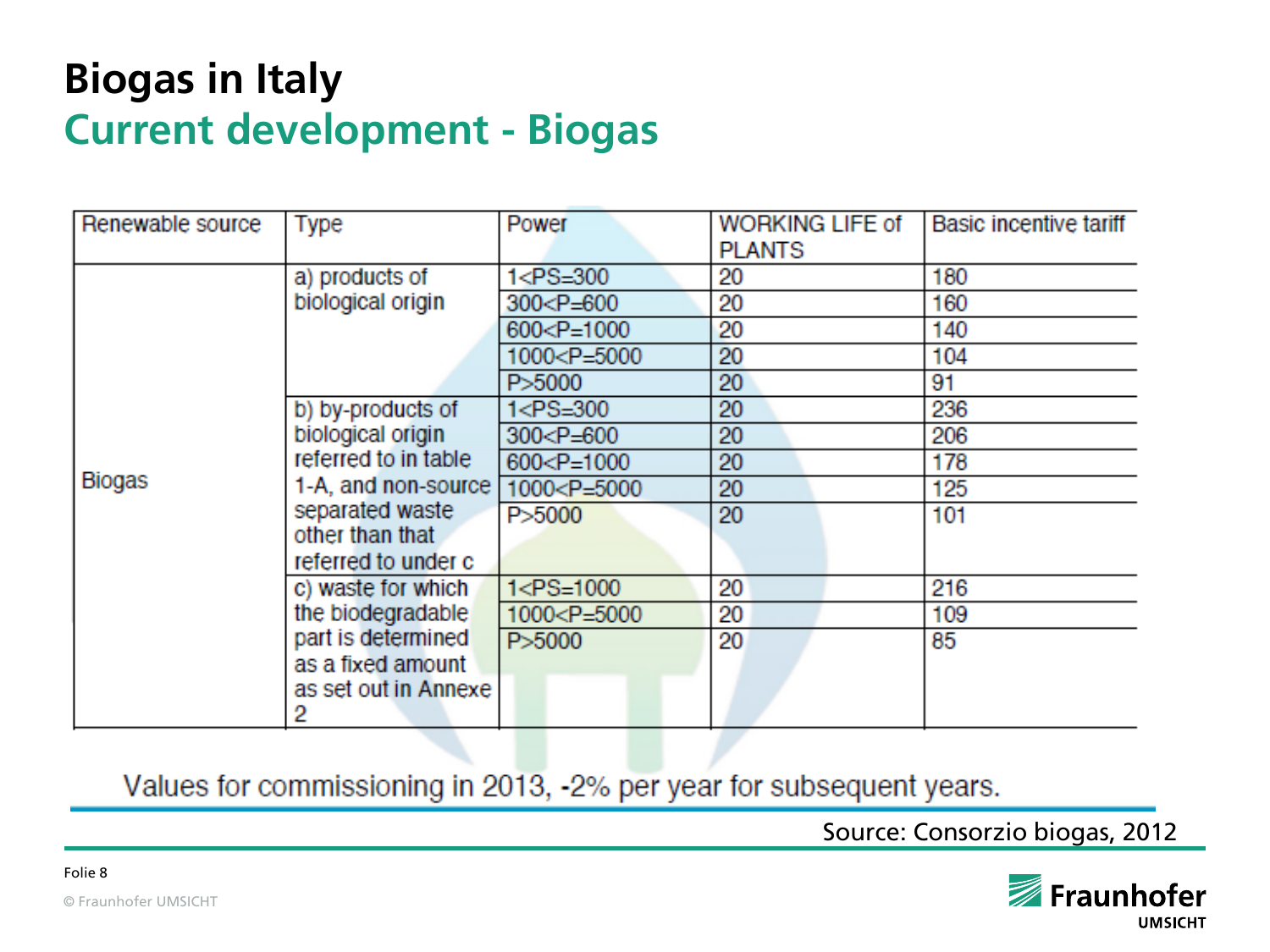#### **Biogas in Italy Current development - Biomethane**

- Biomethane is allowed to be fed into the grid (Decree No 28/2011)
- Biomethane feed-in tariff under discussion
	- 1. Biomethane plant Malagrotta landfill
	- 2. Biomethane plant in San Giovanni Persiceto (close to Bologna)



Malagrotta landfill site

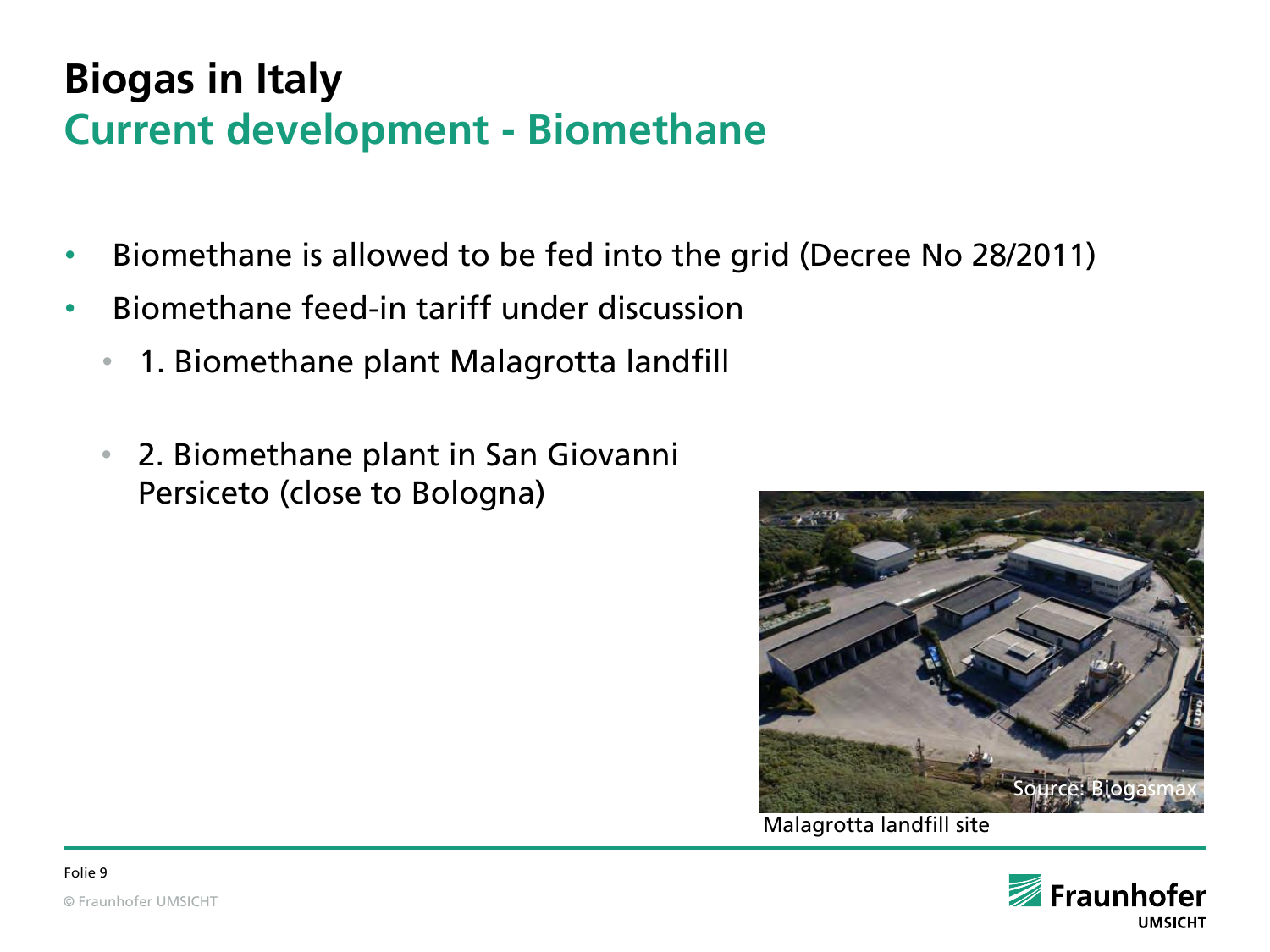#### **Agenda**

## **I**Italy **Spain**

**France** 



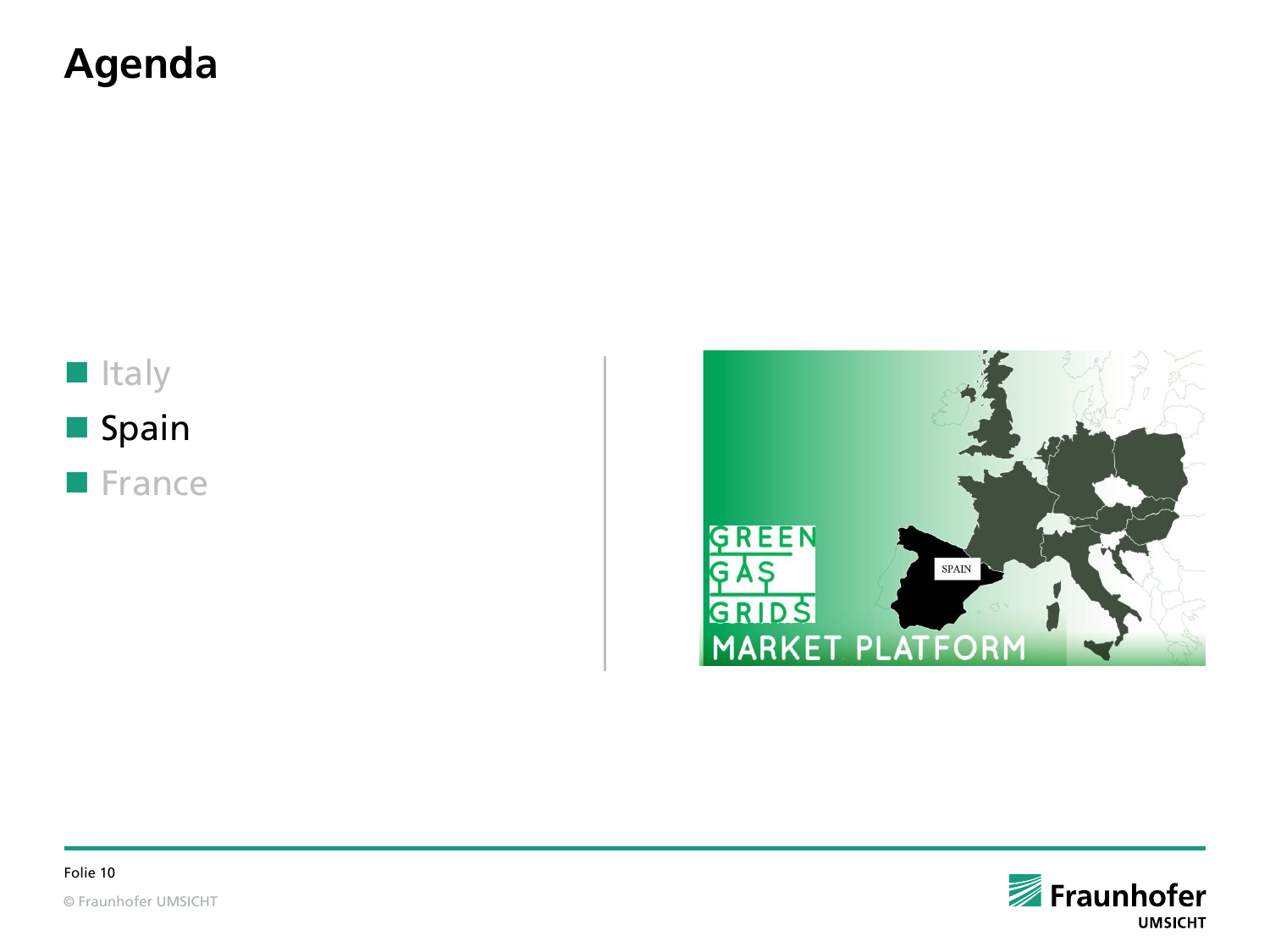### **Biogas in Spain Targets and status quo**

- NREAP RES-E 2020: 20%
- Targets for Biogas
	- 2015: 0.72 Mtoe (8.3 TWh)



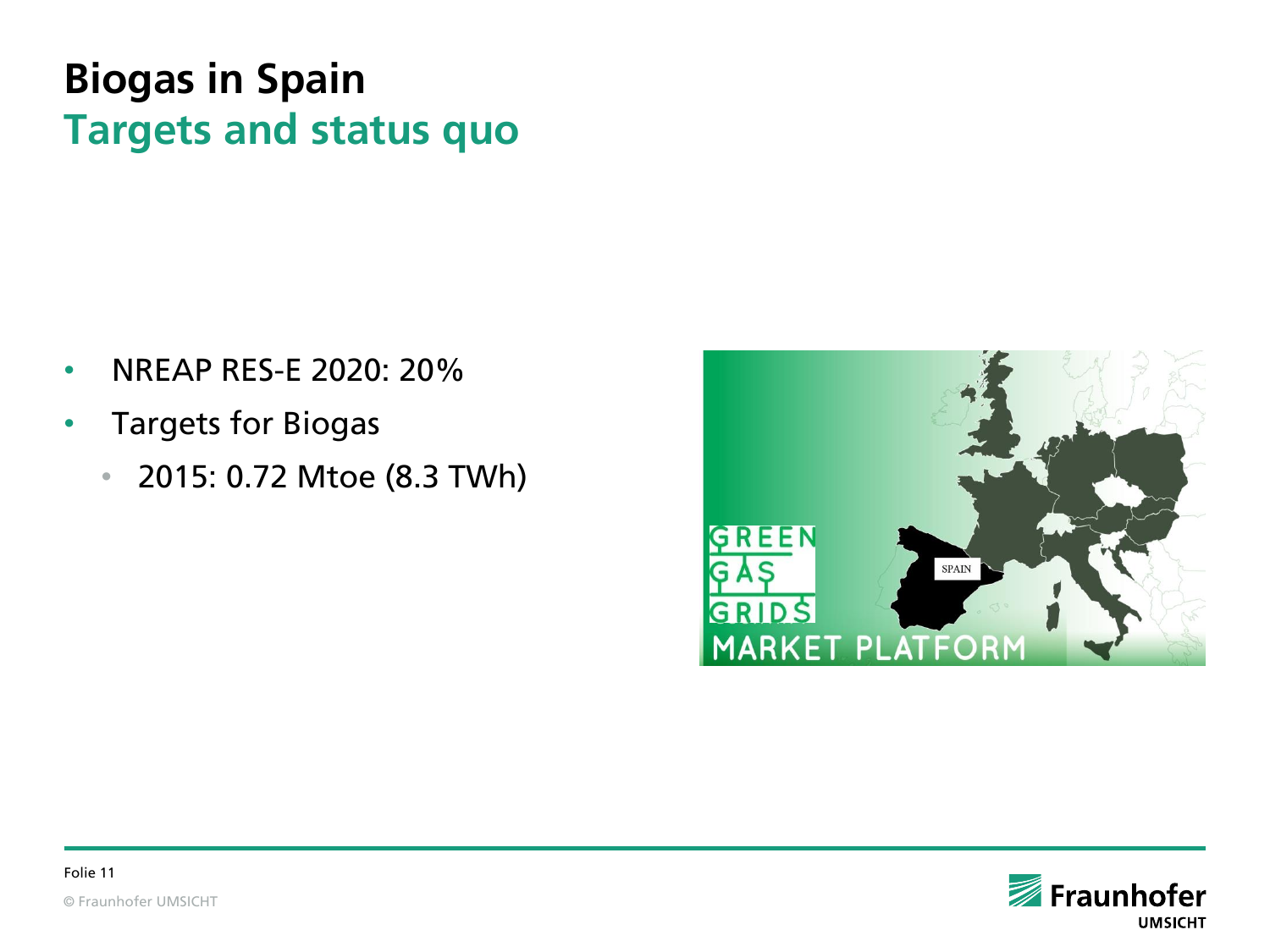## **Biogas in Spain Support schemes**

- 2007: Real Decreto 661/2007 provided feed-in tariffs for RES
- Biogas tariffs are either fixed feed-in tariffs or premium on electricity market price
- 2010: Amendment of the tariffs
- No financial support for biomethane



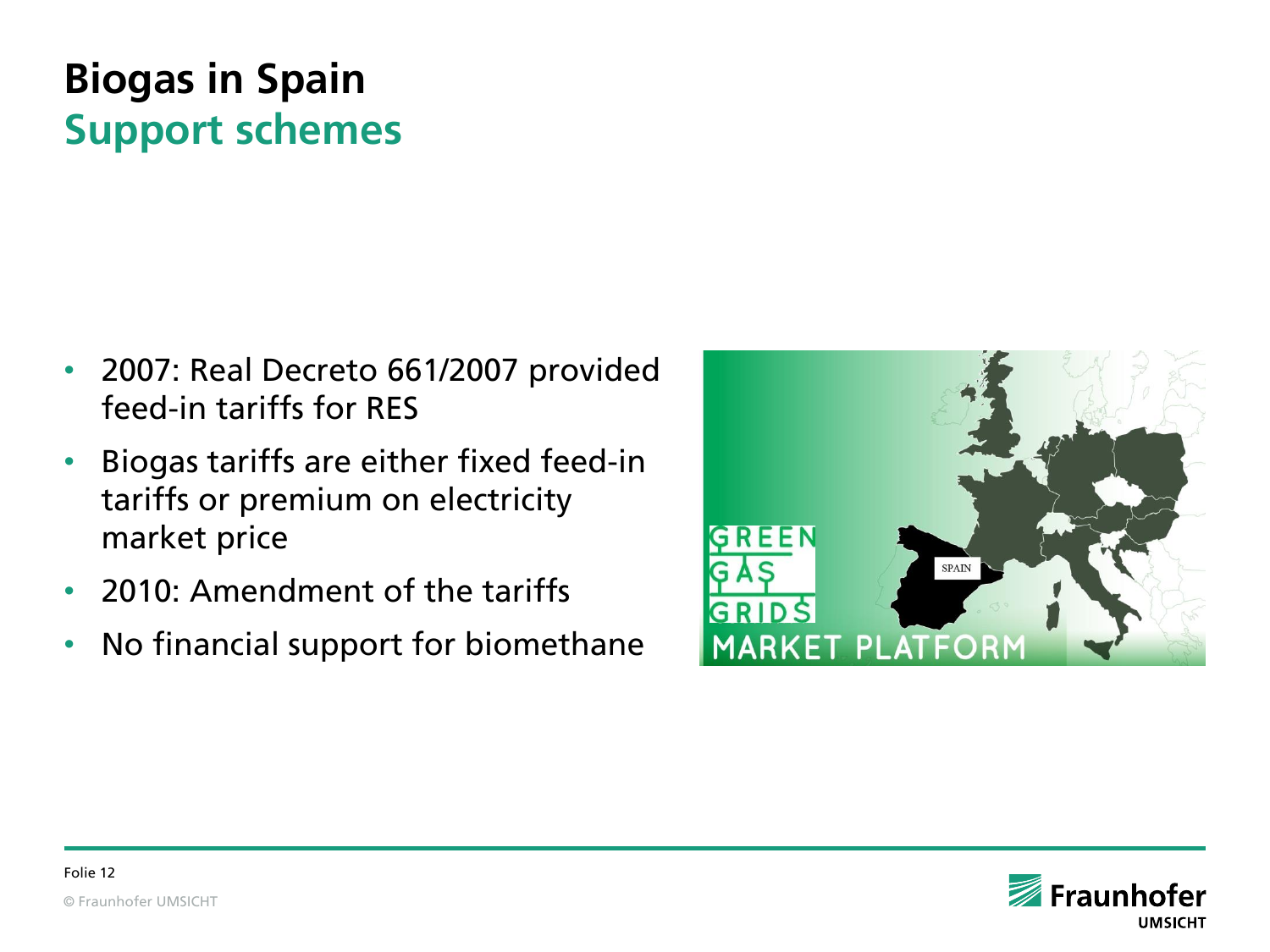## **Biogas in Spain Targets and current status**

- Status in 2012:
	- 170 MW installed on biogas\*
	- One biomethane plant at Valdemingomez landfill, Madrid



\*incl. agricultural, biowaste, sewage, landfill gas)

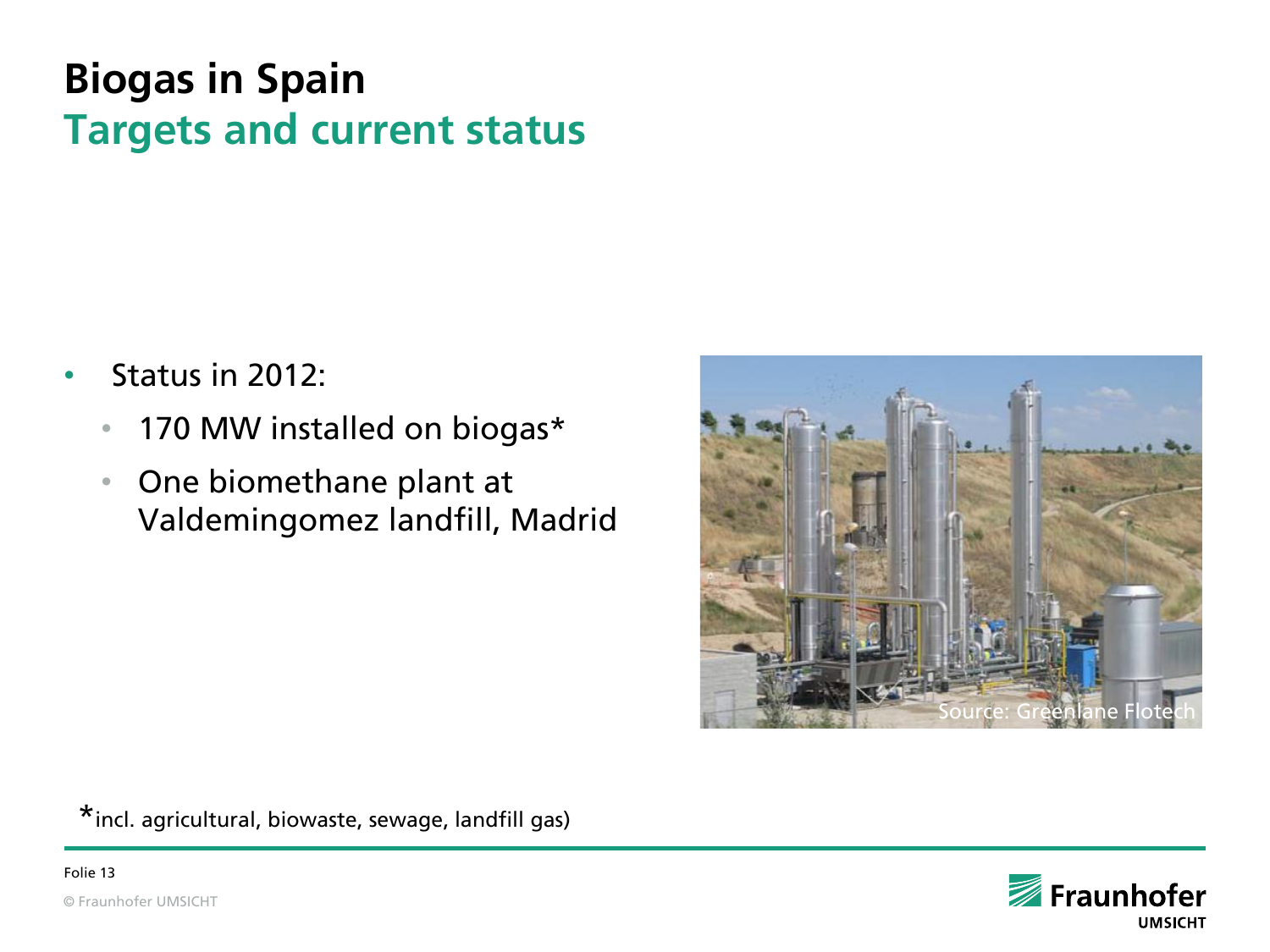## **Biogas in Spain Targets and current status**

- Biogas production mainly from LFG (ca. 83%)
- Large agricultural sector
	- 54% of Spain's area is agricultural land
	- 0.46 ha agricultural land / inhabitant
- Huge gas potential from substrates such as manure and agricultural residues



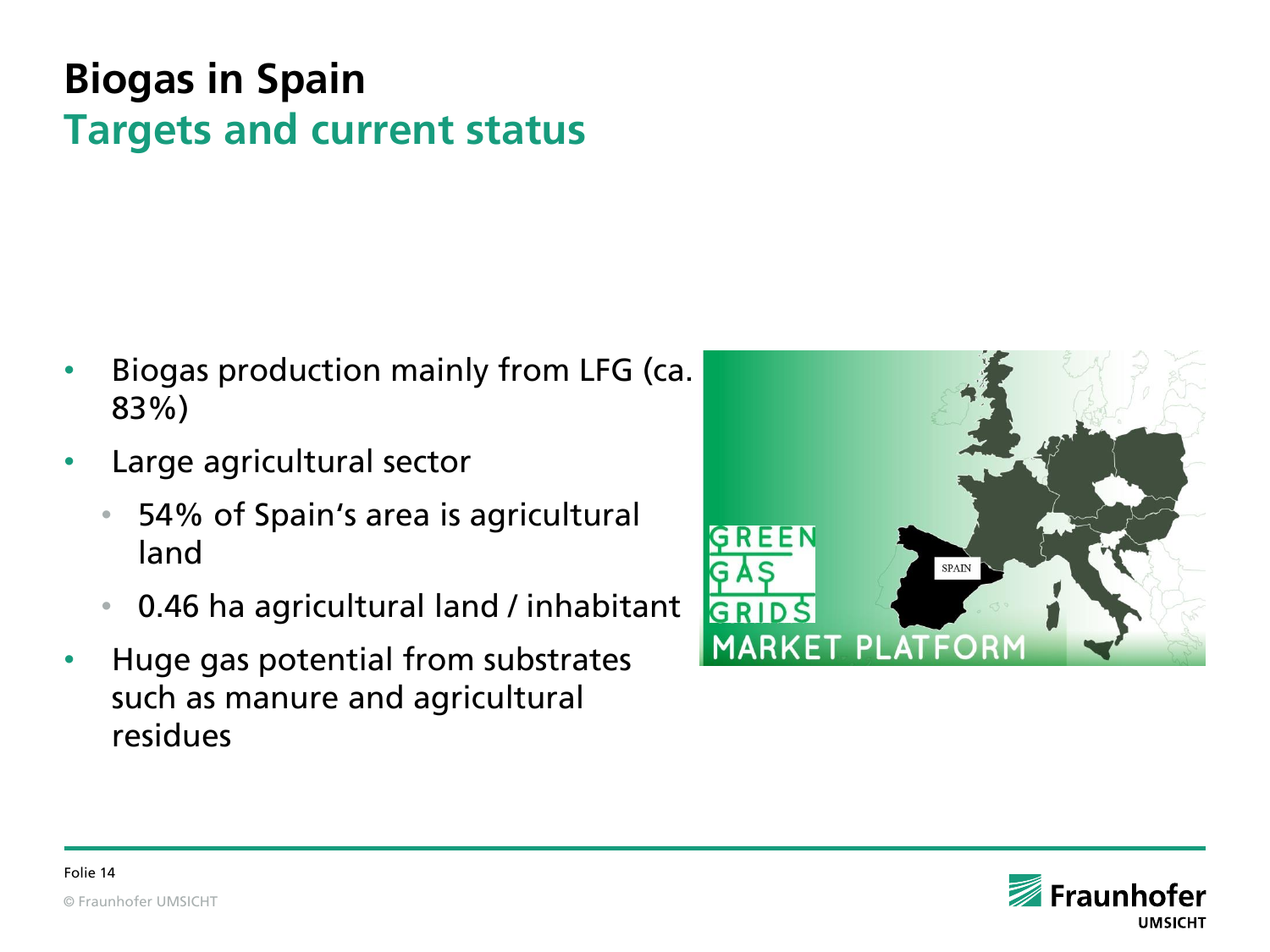#### **Biogas in Spain Potential**

| <b>Source</b>                                    | <b>Total</b><br>potential<br>(TWh) | <b>Accesible</b><br>potential<br>(TWh) | <b>Available</b><br>potential<br>(TWh) |  |
|--------------------------------------------------|------------------------------------|----------------------------------------|----------------------------------------|--|
| Biogas from agricultural industry                | 40,33                              | 21,95                                  | 16,57                                  |  |
| Biogas from organic fraction of MSW              | 9,05                               | 3,62                                   | 1,45                                   |  |
| Biogas from sewage sludge                        | 1,91                               | 1,43                                   | 1,43                                   |  |
| <b>LFG</b>                                       | 11,14                              | 2,43                                   | 1,69                                   |  |
| <b>Total</b>                                     | 62,43                              | 29,43                                  | 21,15                                  |  |
| Source: Ministerio de economico y competitividad |                                    |                                        |                                        |  |

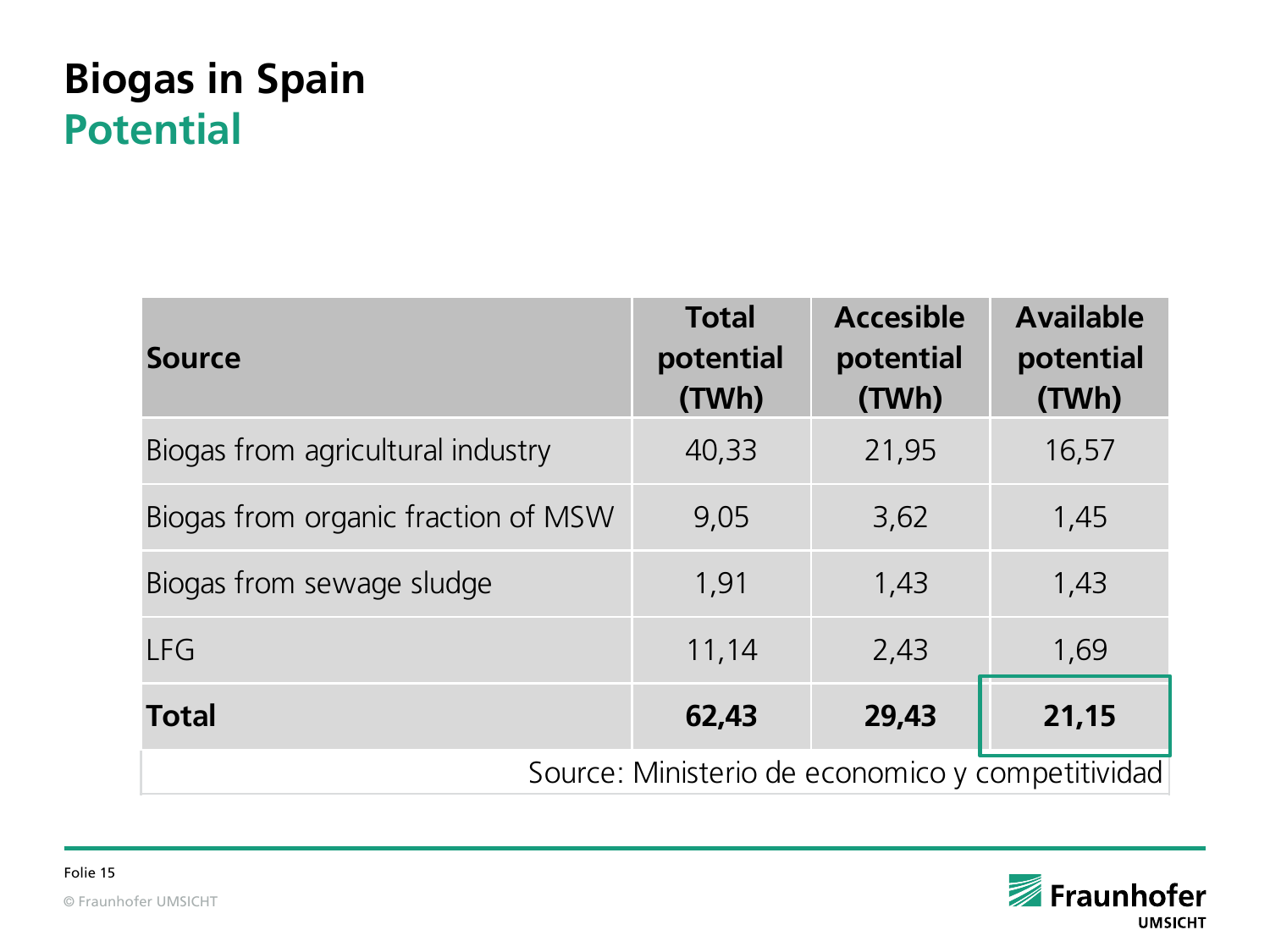#### **Agenda**



**France** 



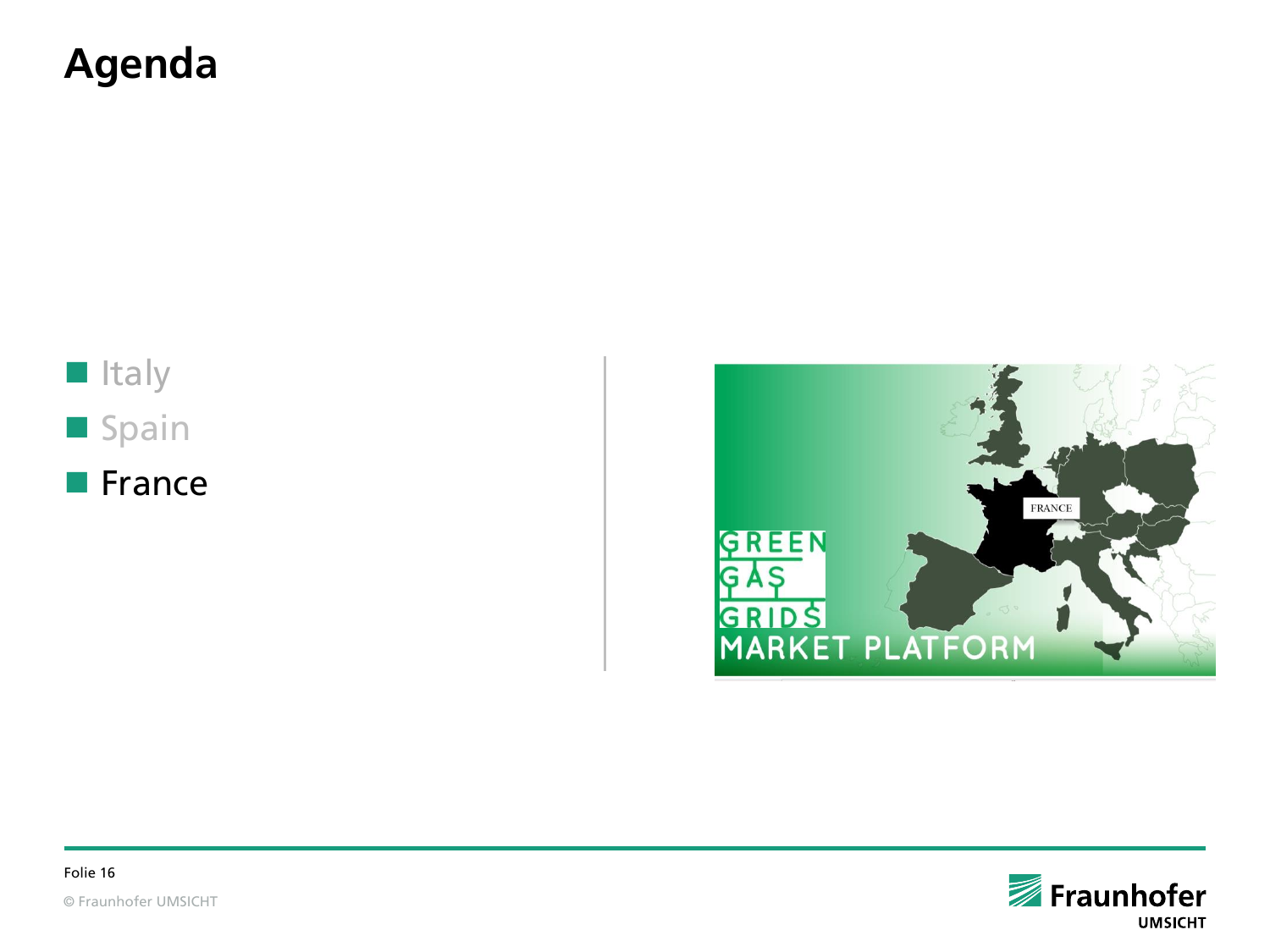### **Biogas in Italy Targets and status quo**

- NREAP RES-E 2020: 23%
- Targets for Biogas in 2020
	- 625 MWel / 1500 plants
- Status in 2012
	- rd. 300 biogas plants (rd. 190 MWel)
	- Three biomethane plants realised, one in comissioning, new projects in the pipeline



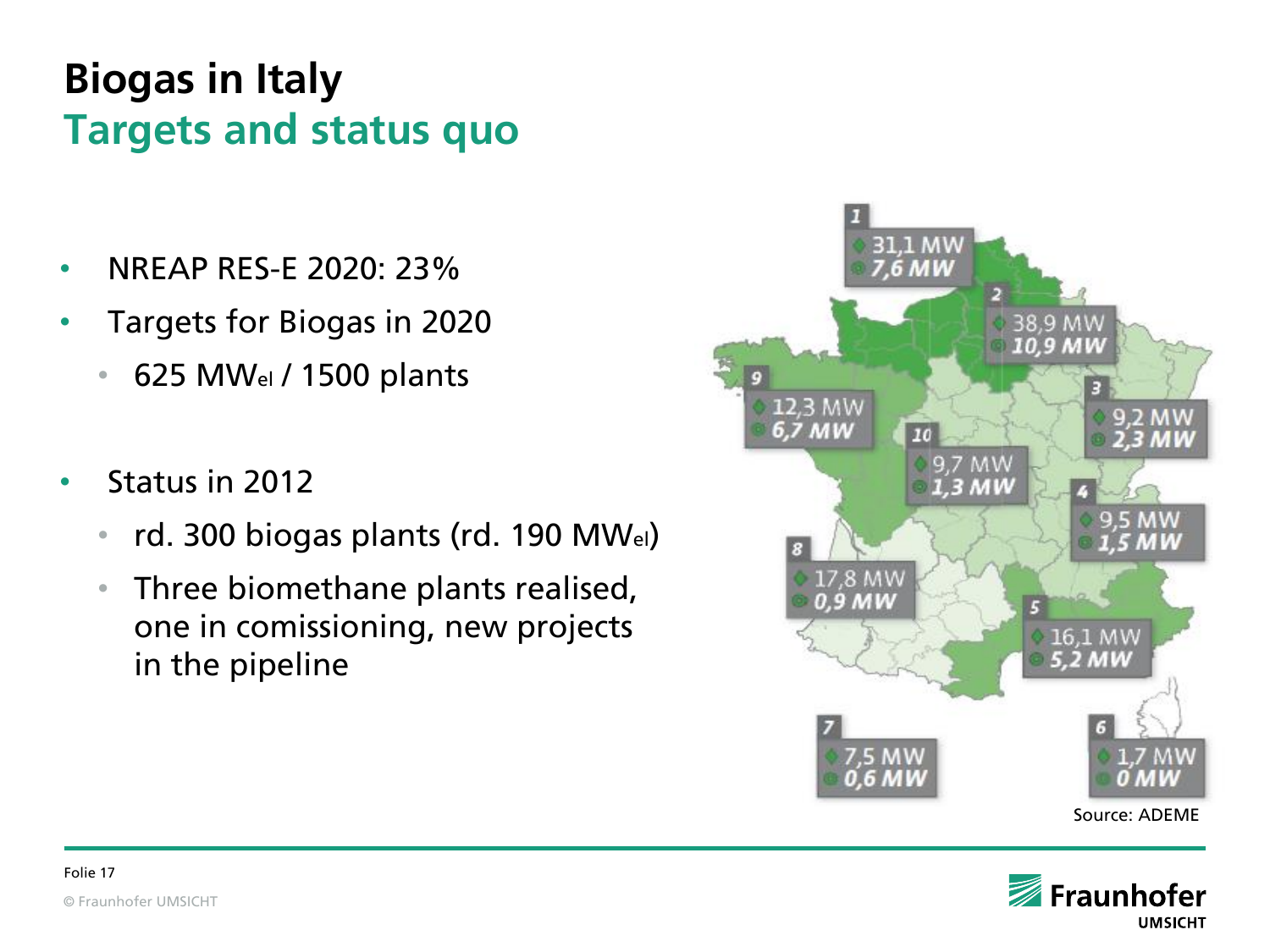#### **Biogas in France Status quo - Biomethane**

| Location                                                            | <b>Year of commissioning Upgrading technology</b> |                                                        | <b>Capacity of</b><br>biomethane<br>production [Nm <sup>3</sup> /h] |  |  |  |
|---------------------------------------------------------------------|---------------------------------------------------|--------------------------------------------------------|---------------------------------------------------------------------|--|--|--|
| Claye Souilly                                                       | 2009                                              | PSA and membrane                                       | 100                                                                 |  |  |  |
| Lille / Sequedin                                                    | 2007                                              | Water scrubber<br>upgrading biogas<br>from biowaste AD | 700                                                                 |  |  |  |
| Lille / Marquette $*$                                               | 2009                                              | Water scrubber                                         | 100                                                                 |  |  |  |
| * (plant closed until 2014 for renovation of waste water treatment) |                                                   |                                                        |                                                                     |  |  |  |

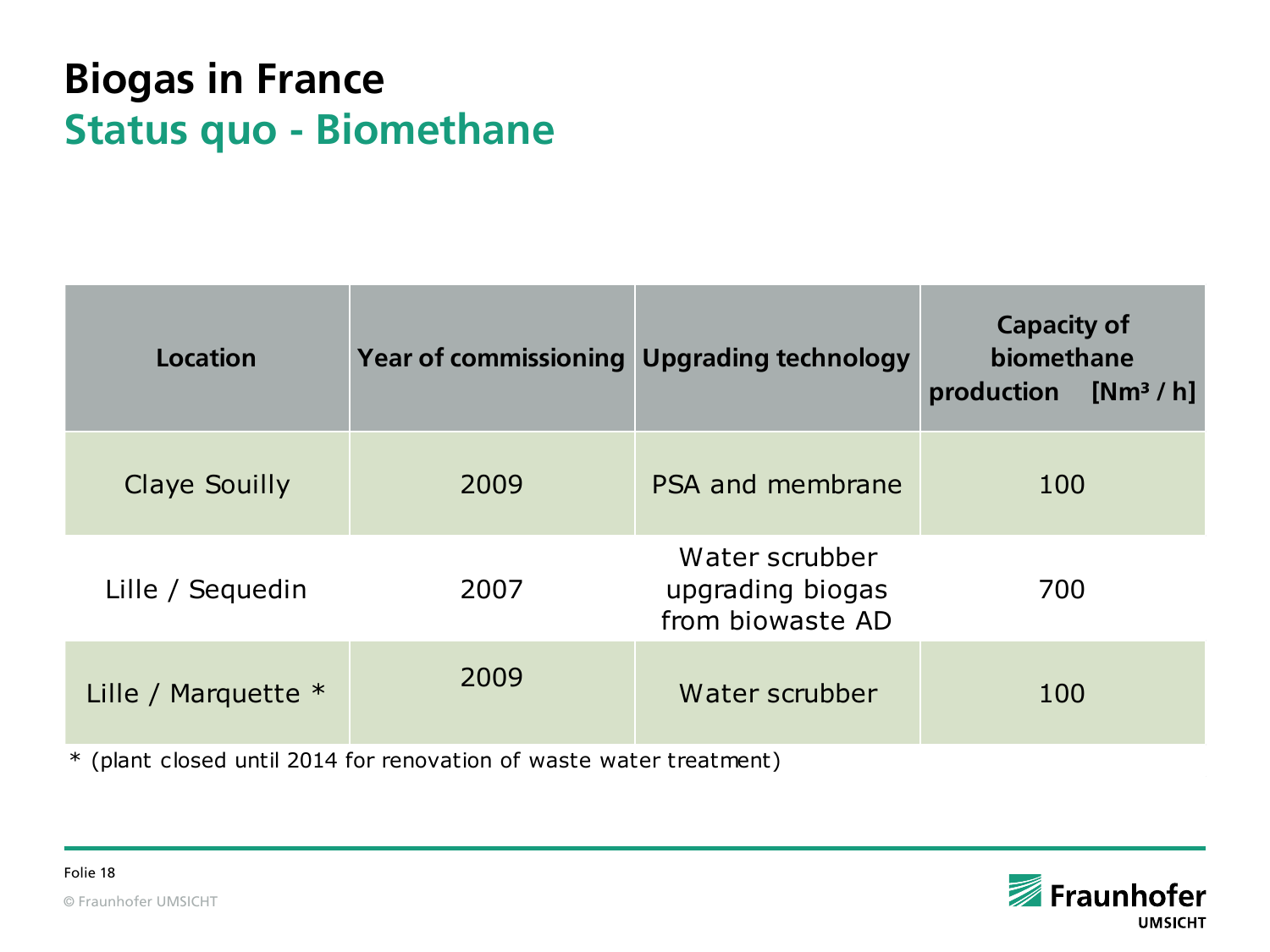## **Biogas in France Support schemes**

- Journal officiel n° 118 of 19th of May 2011 announced new FIT scheme for biogas:
	- Base tariff: 13.37 11.19 €cent/kWh
	- LFG: 9.745 8.121 €cent/kWh
	- Premium for efficiency up to 4 €cent/kWh
	- Premium for use of agricultural residues up to 2.6 €cent/kWh
- 15 years grandfathering



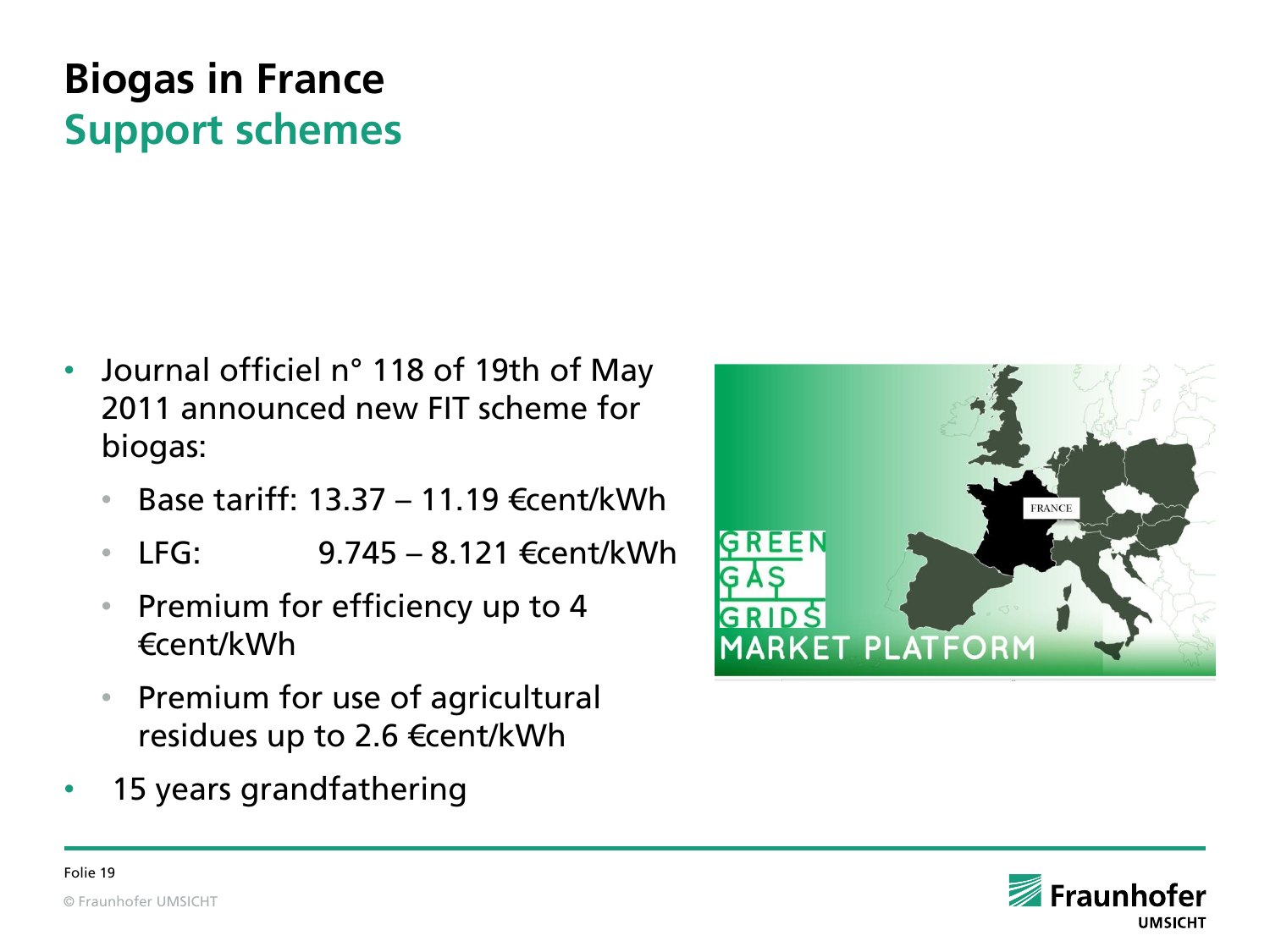#### **Biogas in France Support schemes - Biogas**



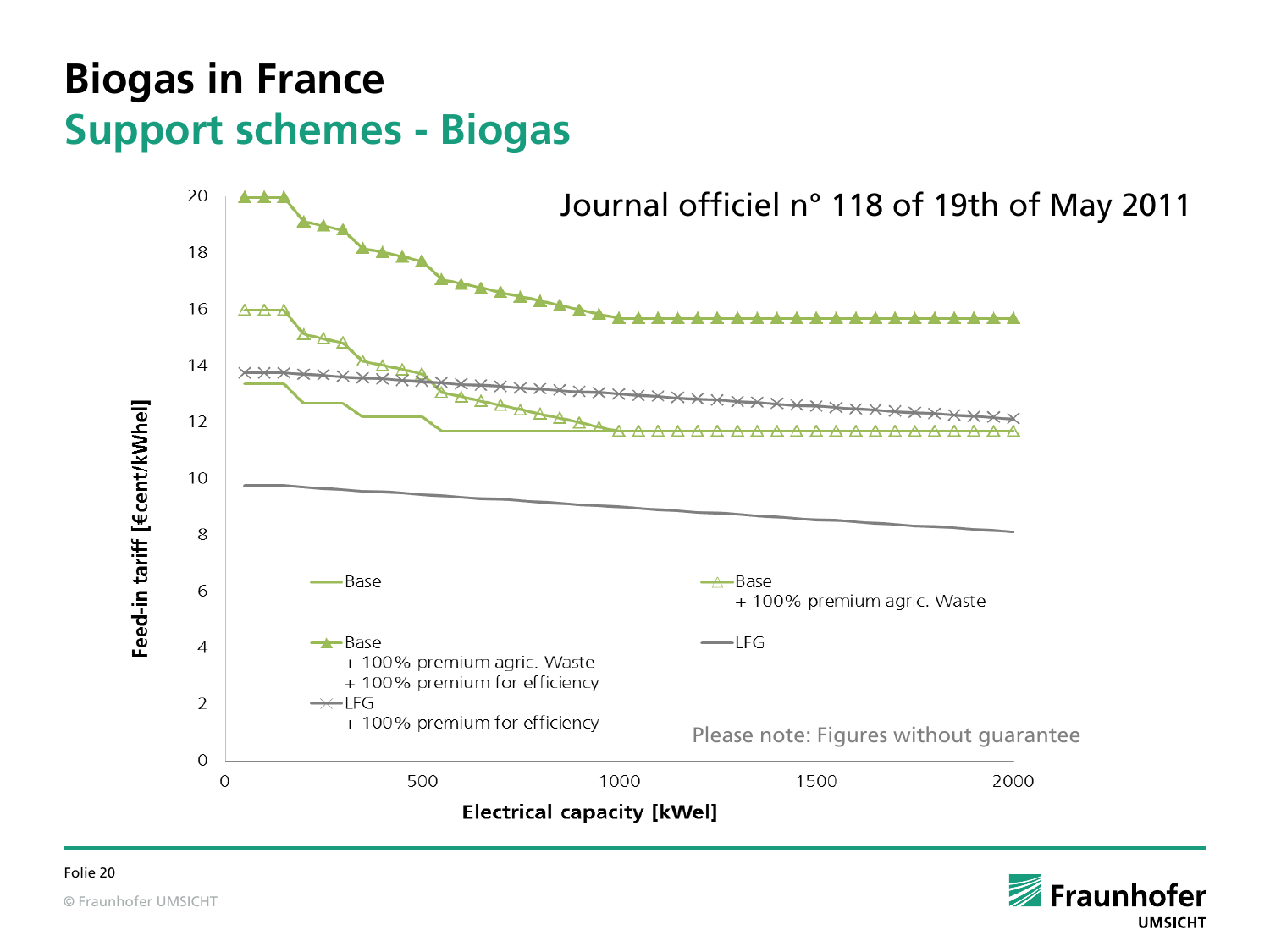#### **Biogas in France Support schemes - Biomethane**



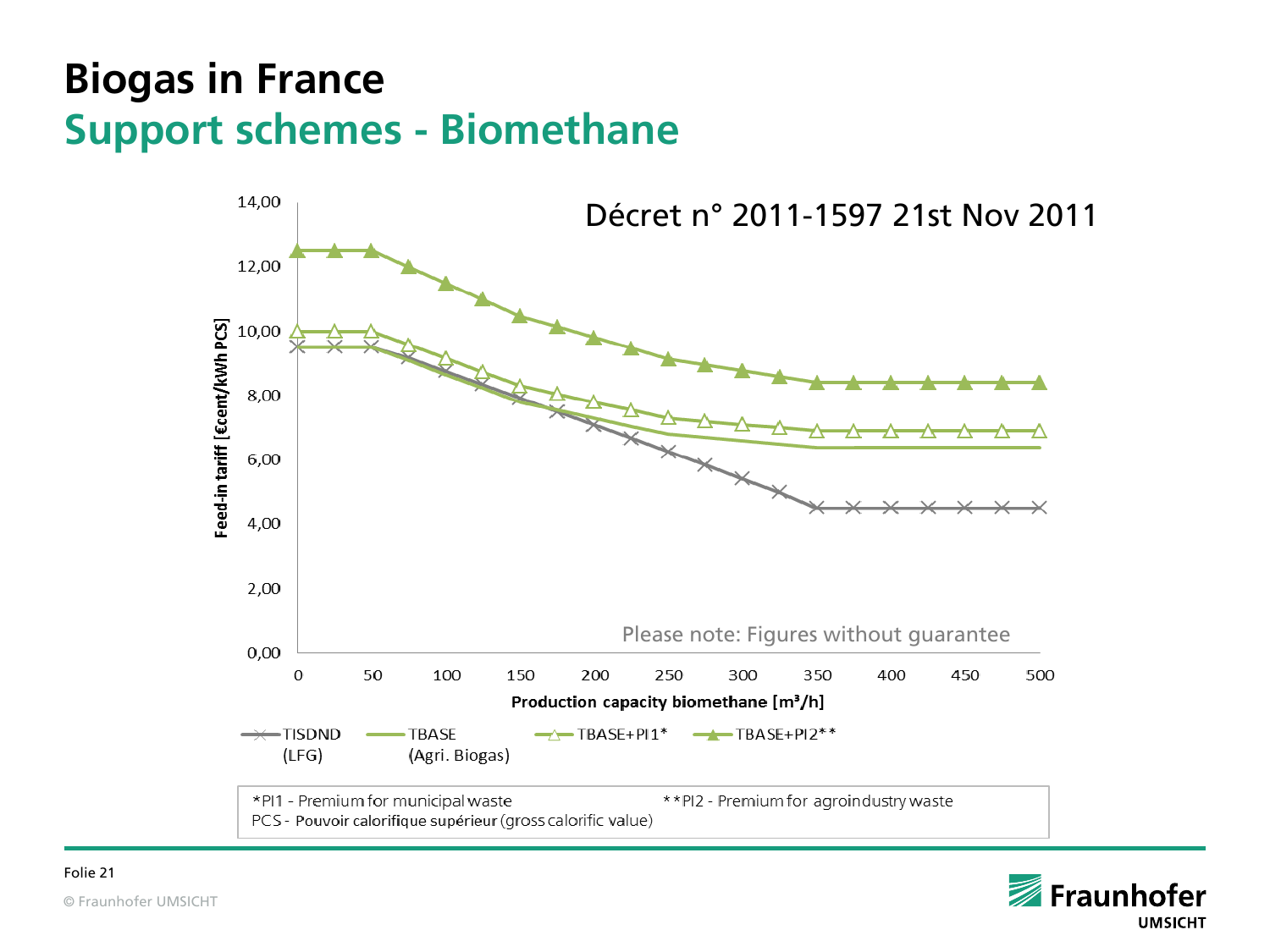### **Summary**

- Italy
	- Reduction of the strong market dynamics of the recent years
	- New FIT scheme with bonus system focusses e.g. on smaller plants, nitrogen removal and co-generation
	- Biomethane under discussion for transport applications
- France
	- FIT for electricity encourage biogas market
	- Biomethane FIT exist,
	- Biomethane projects in the pipeline
- Spain
	- High potential in agricultural sector, but no dynamic at the moment due to unattractive FIT
- Check out the GreenGasGrids Market Platform at www.greengasgrids.eu